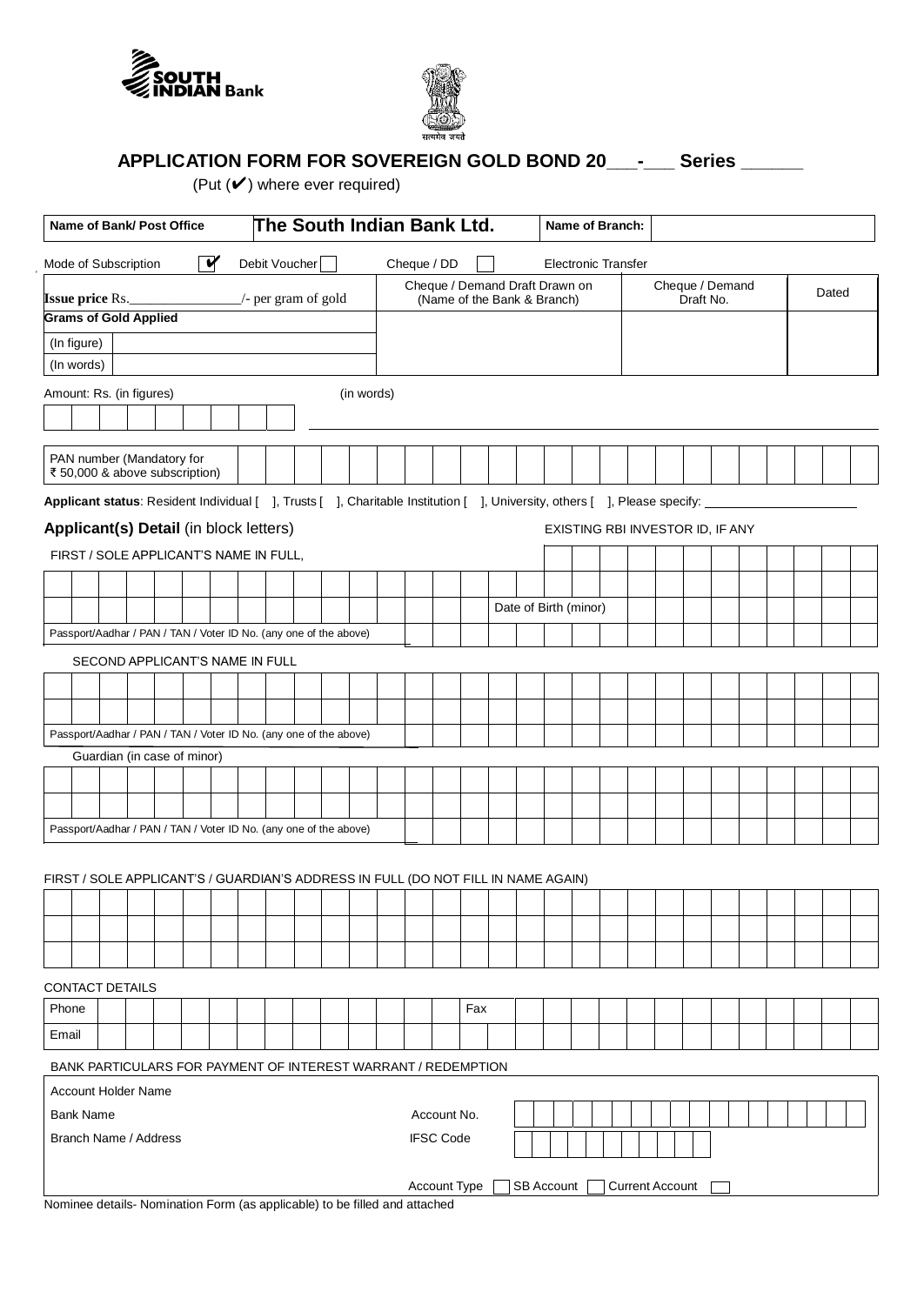#### **Depository participant details** (to avail of option to hold the bond in demat form)

| Depository Name    | <b>NSDL</b> | <b>CDSL</b> |  | (For NSDL, enter 8 digit dp ID followed by 8 digit client ID, For CDSL enter 16 digit client ID) |  |  |  |  |  |
|--------------------|-------------|-------------|--|--------------------------------------------------------------------------------------------------|--|--|--|--|--|
| / Client ID<br>DP. |             |             |  |                                                                                                  |  |  |  |  |  |

**Declaration:** I/We hereby declare and undertake that (i) my/our aggregate investment in Sovereign Gold bonds does not exceed 4 kg for individuals, 4 kg for Hindu Undivided Family (HUF) and 20 kg for trusts and similar entities notified by the government during the financial year 2017-18 and (ii) the Information furnished in this application form is correct, (iii) I have read and understood the details of information for the investors as well as rights and duties of investors (copy attached). The agent/bank has explained the features of the scheme.

**Debit Authorisation:** I/ We hereby authorize The South Indian Bank Ltd. to do all acts on behalf of me/us, as are necessary for issuing Sovereign Gold Bond in my/our name.

| Signature                                                                                                                                                                                                                      | Signature                                                 | Signature                                                                          |
|--------------------------------------------------------------------------------------------------------------------------------------------------------------------------------------------------------------------------------|-----------------------------------------------------------|------------------------------------------------------------------------------------|
| 1st Applicant                                                                                                                                                                                                                  | 2nd Applicant                                             | Guardian                                                                           |
| Date                                                                                                                                                                                                                           | Place                                                     |                                                                                    |
|                                                                                                                                                                                                                                |                                                           | Date, Bank Stamp & Signature of the<br>authorized official of the bank/Post Office |
|                                                                                                                                                                                                                                | In case of thumb impression, attestation by two witnesses |                                                                                    |
|                                                                                                                                                                                                                                |                                                           | Thumb Impression                                                                   |
| <b>Witnesses:</b>                                                                                                                                                                                                              |                                                           |                                                                                    |
| Address and the contract of the contract of the contract of the contract of the contract of the contract of the contract of the contract of the contract of the contract of the contract of the contract of the contract of th |                                                           |                                                                                    |
|                                                                                                                                                                                                                                |                                                           |                                                                                    |
|                                                                                                                                                                                                                                |                                                           |                                                                                    |
| H.U.F. declaration (mandatory, if applicant is Karta of HUF)                                                                                                                                                                   |                                                           |                                                                                    |
| Hindu Undivided Family and as such have full powers to sell, endorse, transfer or otherwise deal in the Sovereign Gold bonds 2016, standing in the name<br>of the HUF.                                                         |                                                           |                                                                                    |
|                                                                                                                                                                                                                                |                                                           |                                                                                    |
| Place                                                                                                                                                                                                                          |                                                           |                                                                                    |

Date (Signature of the Karta with seal of HUF)

| Date of receipt<br>of Application<br>(DD/MM/YYYY) | BLA No. | CIF No. | Date of Credit to<br>Govt. A/C<br>(DD/MM/YYYY) | <b>Nomination</b><br>registered on<br>(DD/MM/YYYY) | HUF declara-<br>tion obtained<br>(Y/N) | <b>Total limit</b><br>declaration<br>obtained<br>(Y/N) | NEFT/ECS<br>mandate<br>obtained<br>(Y/N) | Any other<br>information |
|---------------------------------------------------|---------|---------|------------------------------------------------|----------------------------------------------------|----------------------------------------|--------------------------------------------------------|------------------------------------------|--------------------------|
|                                                   |         |         |                                                |                                                    |                                        |                                                        |                                          |                          |

#### **For Office use only**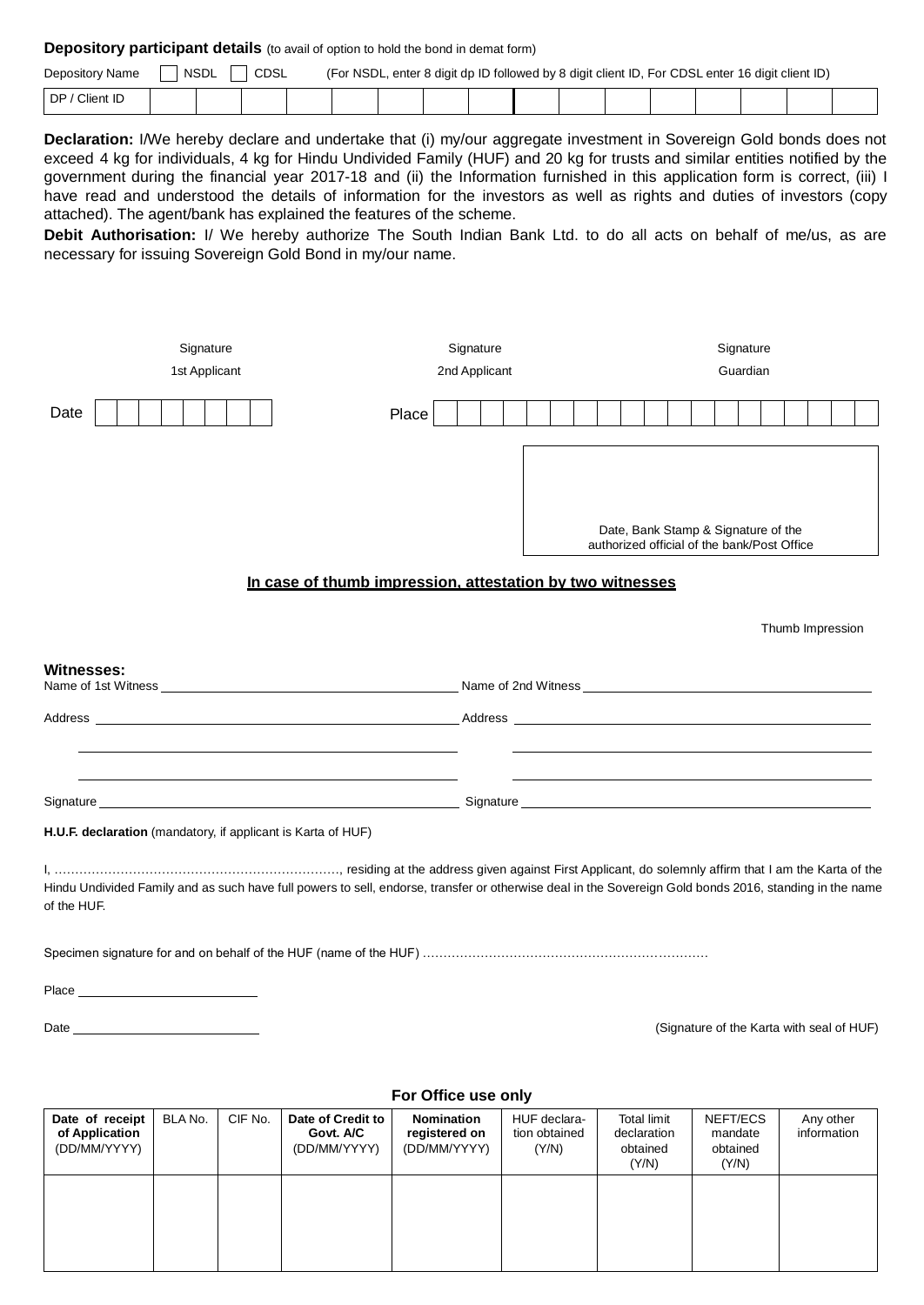#### **Part of Form A**

| <b>Information for Investors of</b>       | Sovereign Gold Bond 20____-_                                                      |
|-------------------------------------------|-----------------------------------------------------------------------------------|
| Sovereign Gold Bond 20___-_               | <b>Series</b>                                                                     |
| Series<br><b>Item</b>                     | The Bonds will be restricted for sale to                                          |
|                                           | resident Indian entities including                                                |
| 1) Category of Investor                   | individuals, HUFs, Trusts, charitable                                             |
|                                           | institutions and Universities.                                                    |
| 2) Limit of investment                    | Minimum subscription of 1 Gram and                                                |
|                                           | Maximum investment of 4 kg for                                                    |
|                                           | individuals, 4 kg for Hindu Undivided                                             |
|                                           | Family (HUF) and 20 kg for trusts and                                             |
|                                           | similar entities annum.                                                           |
| 3) Date of Issue of                       | Date of receipt of bond will be the same                                          |
| bonds                                     | which is inscribed on the holding                                                 |
|                                           | certificate.                                                                      |
| 4) Forms of Bonds                         | De-mat and Physical (Certificate of                                               |
|                                           | Holding).                                                                         |
| 5) Interest Option                        | Half yearly intervals. Interest will be                                           |
|                                           | credited directly in to the account                                               |
|                                           | mentioned in the application form or in                                           |
|                                           | the Account linked with the Demat a/c.                                            |
| 6) Post Maturity Interest                 | Post Maturity Interest is not payable.                                            |
| 7) Bank account                           | It is mandatory for the investors to                                              |
|                                           | provide bank account details to facilitate                                        |
|                                           | payment of interest / maturity value.                                             |
| 8) Nomination                             | The sole Holder or all the joint holders                                          |
| Facility                                  | may nominate a maximum of two persons                                             |
|                                           | as nominee.                                                                       |
| 9) Maturity period                        | 8 years from the date of issue.                                                   |
| 10) Premature                             | On the coupon dates from the 5th year of                                          |
| redemption                                | issuance.                                                                         |
| 11) Tradability                           | Trading of these bonds on stock                                                   |
|                                           | exchanges shall be notified.                                                      |
| 12) Loans from banks against the security | The holders of the said securities shall be                                       |
| of these bonds                            | entitled to create pledge, hypothecation<br>or lien in favour of scheduled banks. |
|                                           | Branches of all the scheduled commercial                                          |
| 13) Application forms                     |                                                                                   |
|                                           | banks, designated Post offices, SHCIL and                                         |
|                                           | authorised stock exchanges.                                                       |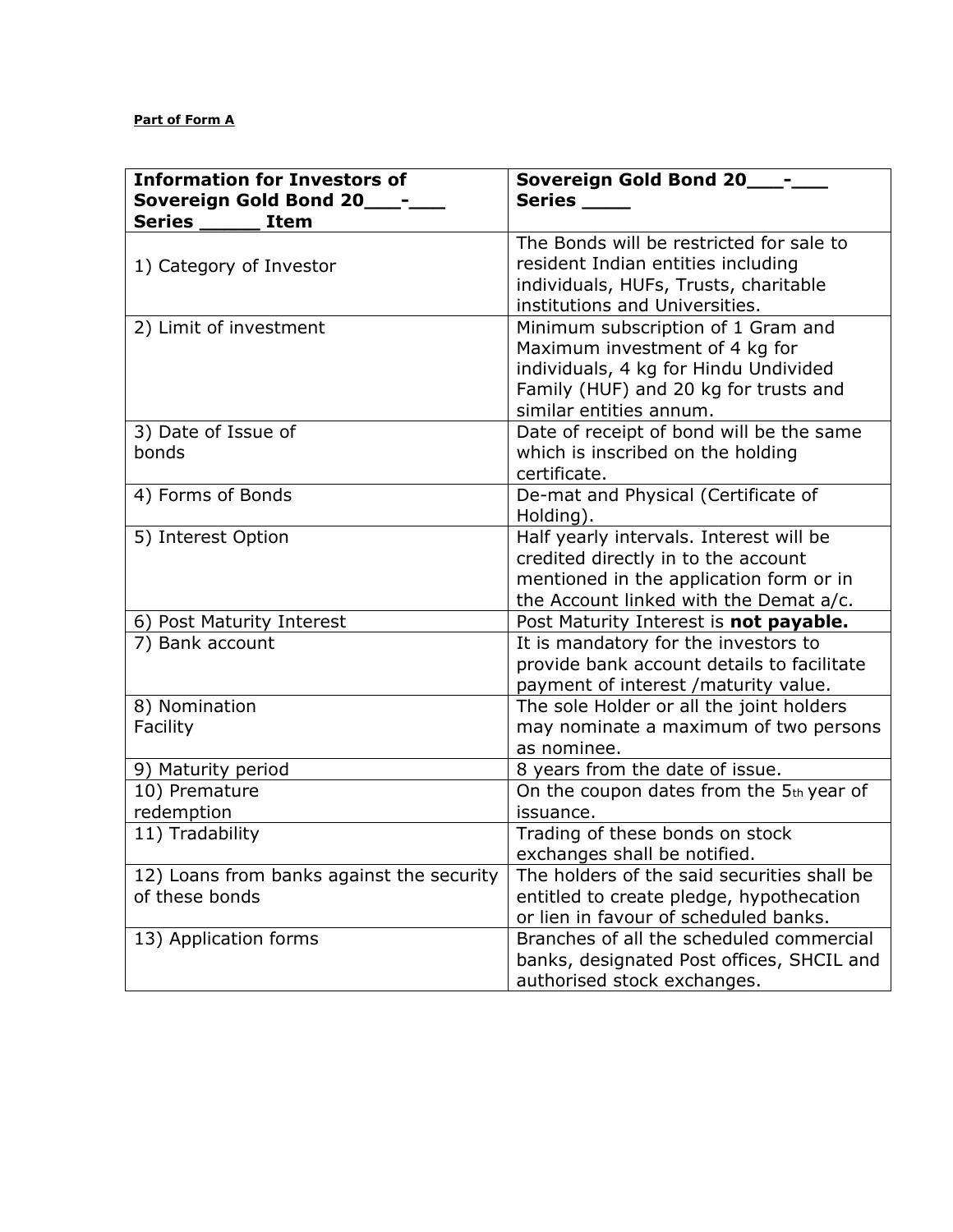# **Instructions for Investors/ Applicants**

a) Application should be complete in all respects.

b) Incomplete applications may be rejected or delayed till full particulars are available.

c) In case the application is submitted by a Power of Attorney (POA) holder, please submit original POA for verification, along with an attested copy.

d) In case the application is on behalf of a minor, please submit the original birth certificate from the School or Municipal Authorities for verification, together with an attested copy.

e) Please note that nomination facility is available to a Sole Holder or all the joint holders (investors) of an SGB.

f) In case nominee is a minor, please indicate the date of birth of the minor and a guardian can be appointed.

g) Nomination facility **is not available** in case the investment is **on behalf of minor.** 

h) Please provide bank account details for receiving payment through Electronic mode.

i) Please notify the change of bank account, if any, immediately.

j) POST MATURITY INTEREST IS NOT PAYABLE.

k) Indicate your date of birth.

# **Rights of the Investors**

a) Holding Certificate will be issued to the investor.

b) The interest on the bond is paid half-yearly. The servicing of the Interest will be done through the bank account provided in the Application form or through the A/c linked to the Demat, as the case may be.

c) Application forms for investments under Sovereign Gold Bonds 20 -

**Series** are available on the website at www.rbi.org.in/finmin.nic.in

d) A sole holder or all the joint holders may nominate maximum of two nominees to the rights of the bonds.

e) The nomination will be registered at the Office of Issue and a Certificate of Registration will be issued to the holder.

f) The nomination can be altered by registering a fresh nomination.

g) The existing nomination can be cancelled by a request to the Office of Issue.

h) The investor is entitled to receive repayment amount within five clear working days from the date of tender of application for early redemption.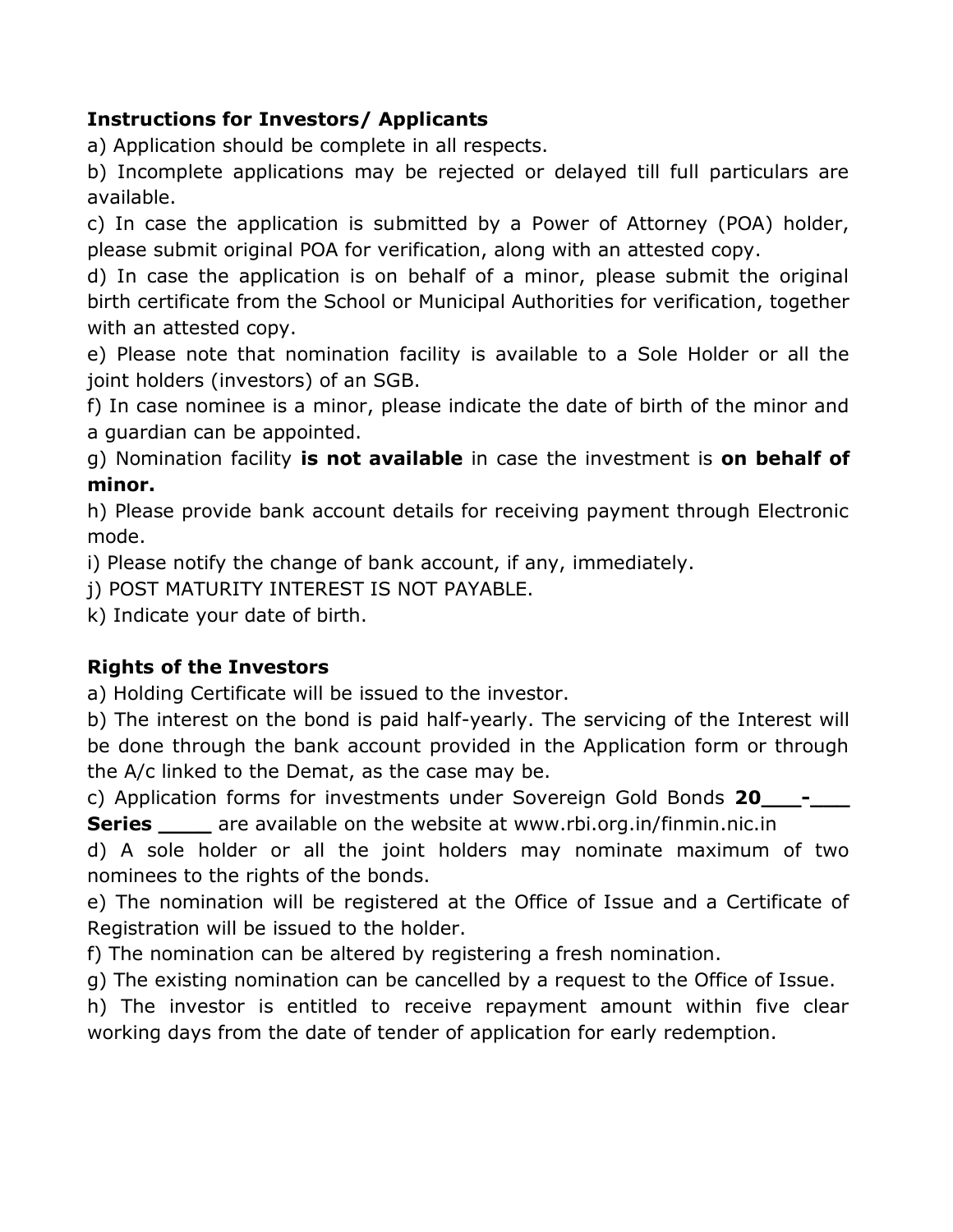## Form 'D' *[See paragraph 15]*

# **NOMINATION**

I/We …………………………………………………………… (Name and address), the holder/s of Stock certificate/BLA No ……………… for the loan ……………….. Hereby nominate the following person/s who shall on my/our death have the right to the Government securities/Bonds and receive payment of the amount for the time being due on the Government securities / Bonds specified below:

### **PARTICULARS OF NOMINEE:**

| Date of issue                        |  |
|--------------------------------------|--|
| Amount Rs.                           |  |
| Date of repayment                    |  |
| Full name with expanded initials and |  |
| address of nominee                   |  |
|                                      |  |
|                                      |  |
|                                      |  |
| Date of birth of Nominee (Mandatory) |  |
| Relation-ship to holder/s            |  |
| Particulars of bank account          |  |

**To be filled in case if nominee is minor**: As ………………………………………. the sole nominee above is a minor on this date, I/We appoint Shri/Smt./Kum …………………………………………… to receive the amount for the time being Due to the above Government securities/Bond in the event of my/our death during the minority of the said nominee.........................................................................

| If the nomination is in substitution of the one already made: This nomination is in |  |  |  |  |            |  |
|-------------------------------------------------------------------------------------|--|--|--|--|------------|--|
|                                                                                     |  |  |  |  |            |  |
|                                                                                     |  |  |  |  |            |  |
| registration of this nomination.                                                    |  |  |  |  |            |  |
|                                                                                     |  |  |  |  | $\sqrt{2}$ |  |

| Place: | $(Signature(s)$ of the Stock Certificate holder $(s)$ |
|--------|-------------------------------------------------------|
| Date:  | / BLA hold                                            |
|        |                                                       |

Signature with name and address of witnesses:

1………………………………………………

2………………………………………………